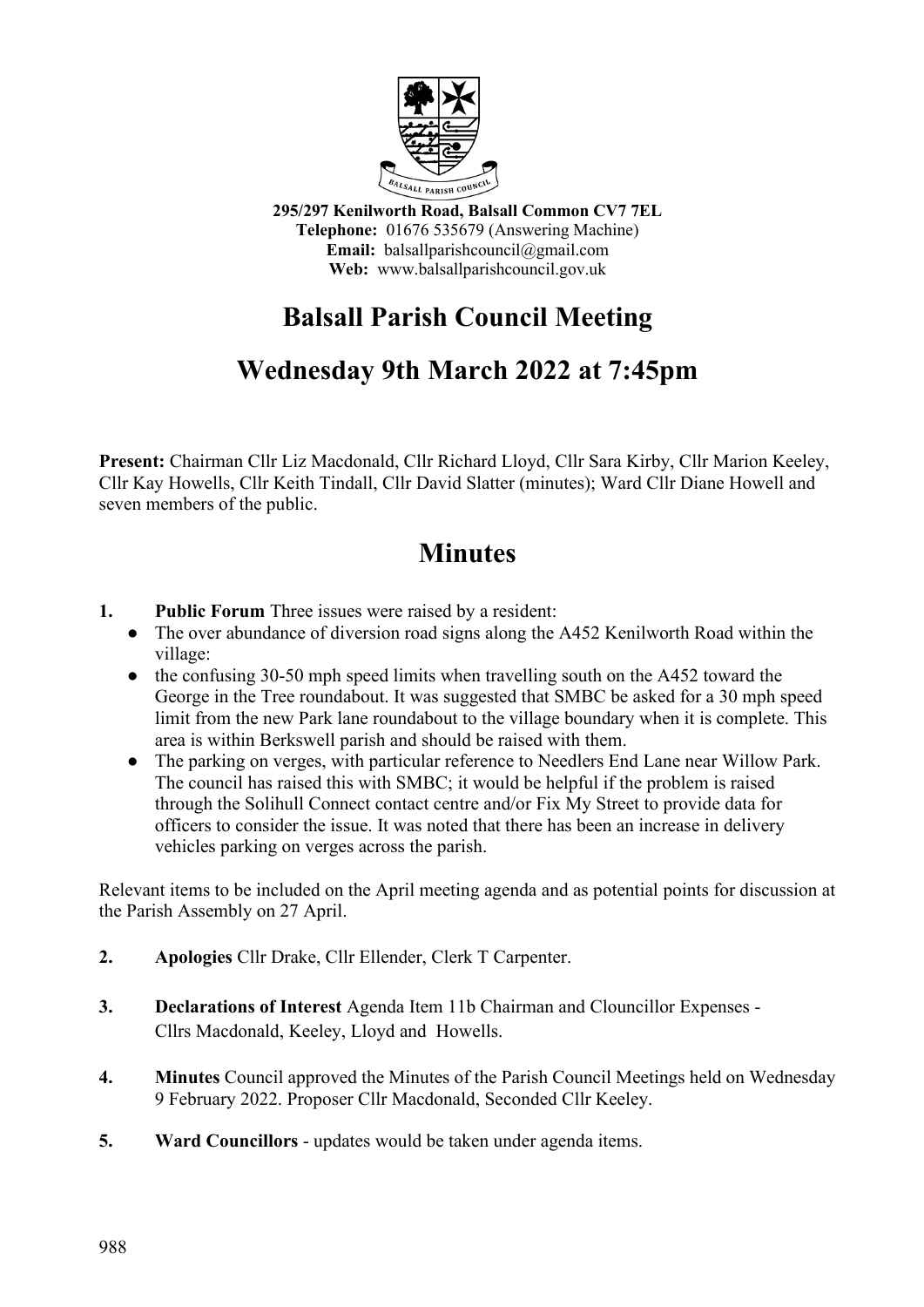## **6. Projects**

## **6a. Temple Balsall Cemetery Memorial Inspection**

Council noted the progress update from the Cemetery Working Group and that Recommendations using a risk-based approach on next steps would be brought to the next Meeting. The Cemetery Working Group were thanked for their work to date on this project.

### **6b. Balsall Common Village Centre Masterplan**

 The Chairman proposed and Cllr Keeley seconded the resolutions. Council were reminded that the Agreement for joint working between Balsall and Berkswell Parish Councils on the Balsall Common Centre Project were agreed at Council meeting on 11 Nov 202, item 11 and these superceded any previous decisions.

Council

- i) received and accepted the final report (10) from the Working Group by a majority of 6 to 1 with Cllr Lloyd against;
- ii) authorised unanimously the Clerk to make final payments, including paying for the domain name (www. bccentre.co.uk) for another year and to collect final contributions to the costs

iii) authorised the Clerk to inform GBSLEP of the project's completion and provide them with a copy of the masterplan, if required, and to collect any outstanding grant contributions and to ensure the grant contract is signed off; 5 councillors in favour with 2 abstentions;

- iv) accepted and agreed to implement the recommendations of the Balsall Common Centre Working Group with respect to the Arup proposals for a master plan for the enhancement of Balsall Common centre; 6 councillors in favour and 1 against.
- v) recorded its thanks to the Working Group, Arups and all those who contributed to the development of the masterplan. Council considered it had been a brilliant community Effort and particularly thanked the clerks of Balsall and Berkswell Parish Councils and The Working Group Chair, Andrew Burrows for his drive and leadership.

## **6c. Heritage Trail**

Council noted that the grant funding decision was still awaited. Ward Cllr Howell informed the meeting that the budget had been allocated and would write to confirm.

## **7. Highways**

## **7a TRO Station Road DPPB**

Council noted that Cllrs Macdonald and Lloyd had met with Solihull Highways officer to discuss the proposal. Council agreed to amend the resolution and approved the amendment to "replace an existing blue badge bay with a blue badge parking bay within the parallel parking bay on Station Road" in order to maintain the level of general parking. This was supported with six in favour and one against.

7b Council received an update on the Decluttering of Kenilworth Road. The order to declutter the agreed list had been approved and issued in 2021. Unfortunately, the officer processing the order went on long term sick leave and no one had picked up the work until the Council sought a progress report. Some of the signs are electrified and are dependent on Western Power Distribution disconnecting them, which has a lead time of 10-12 weeks; standard signs should be dealt with in 6-8 weeks.

## **8. Meetings**

- Council received verbal updates on:
- **8a** Meeting with Solihull Strategic lead for Cultural on 2 March 2022 (LM) when village planned events including the Jubilee Picnic in the Park, Food Festival, Beer Festival, were Discussed and details sent following the meeting.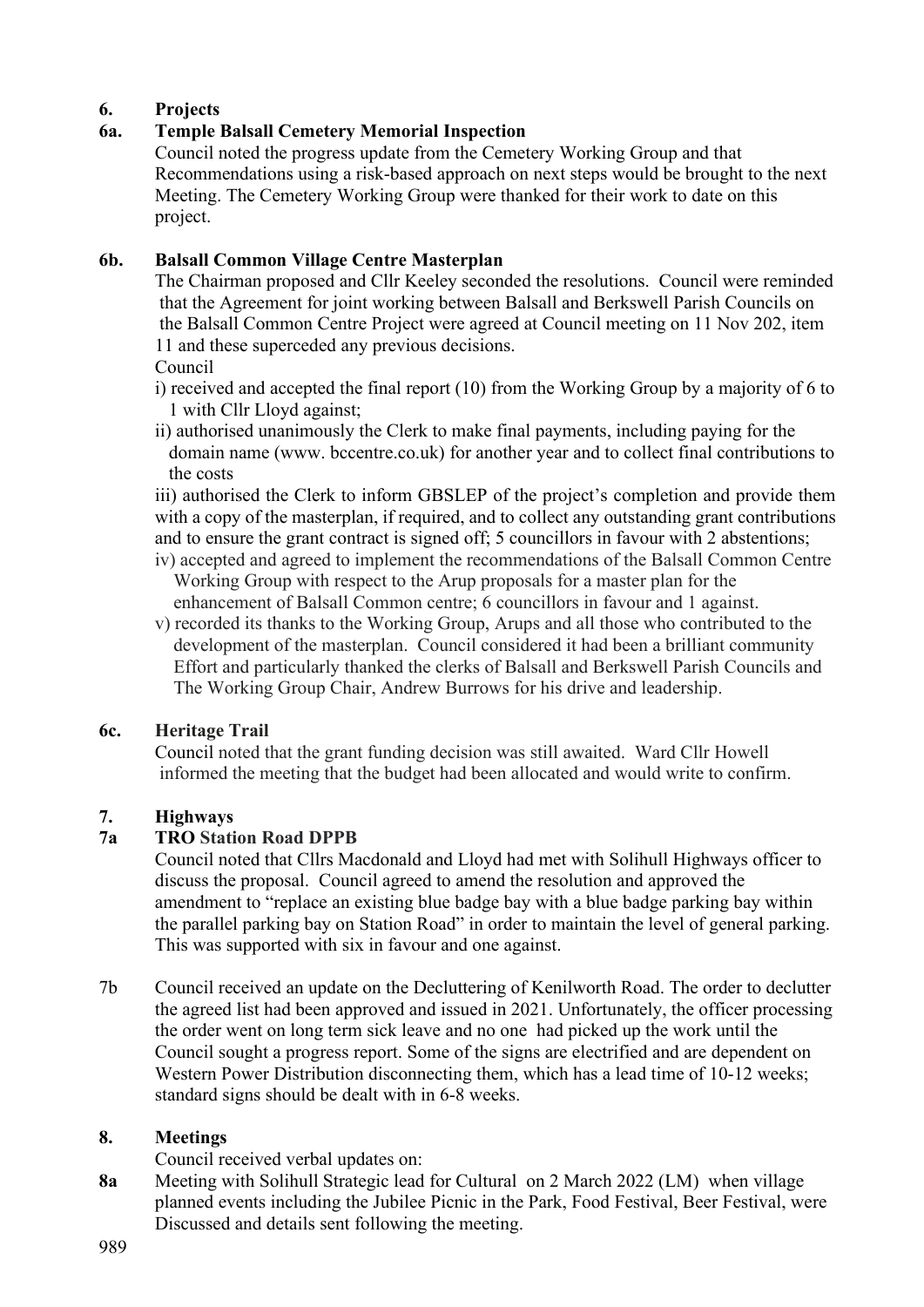- **8b** Birmingham Airport ACC MeetingCllr Tindall provided a report on the meeting covering recovery of activity, reduction in Covid precautions, the development of a new security hall, successfully reducing the land take for the HS2 people carrier, confirmation that the revised procedure has resulted in a reduction in aircraft overflying Balsall Common and hence noise pollution.
- **8c** The Chairman represented the Council at Balsall Common Lions Annual Presentation Night on 28 Feb.
- **8d** Council noted that the Parish Assembly would be on 27 April at 7.30pm in the Village Hall.

#### **9. Contracts and Memberships**

- **9a.** Council noted that the Clerk and Chairman undertook a review with Fairways of the Grounds Contract at the end of its first year.. This had clarified the scope of the works and resolved some communication issues.
- **9b.** Council noted that WALC will become a limited company in 2022; Council unanimously approved continuation of WALC/NALC membership from 1 April 2022-31 March 2023 at a joint membership fee of £967.

#### **10. Willow Park and Planters**

**10a.** Council noted the 3 recent storms had caused damage in Willow Park uprooting a tree and unanimously approved additional costs to remove debris to avoid the branches becoming

a

fire risk.

**10b.** Council unanimously approved a budget of £100 to purchase additional spring bedding for the planters in Station/ Kenilworth Roads due to original plants' roots rotting.

#### **11. Accounts**

- **11a** Council noted that the payments approved in February had been made.
- **11b.** Council approved the March payments as listed below:

| <b>HMRC</b>        | Q2 P30 Employers payslip                       | £2,165.34 |
|--------------------|------------------------------------------------|-----------|
| <b>WALC</b>        | Training - Planning SK inv                     | £30.00    |
| Arup               | BCC Masterplan Stage 6 inv<br>88-2115013       | £6,600.00 |
| AMS Ltd            | Weekly playground inspection                   | £450.00   |
| A Burrow           | Masterplan ICS print costs<br>reimbursement    | £117.00   |
| Pied Piper         | Moles Feb inv 3228                             | £102.00   |
| Fairways           | Grounds contract Feb inv 12-<br>22-12920BPC    | ££1,400   |
| Overnight Site Ltd | Website Hosting inv 1117006-<br>R <sub>5</sub> | £150.00   |
| J Parry-Evans      | Temp Clerk Feb invoice                         | £800.00   |
| J Parry-Evans      | Cemetery Project management                    | £500.00   |

#### **March 2022 Payments List (gross)**